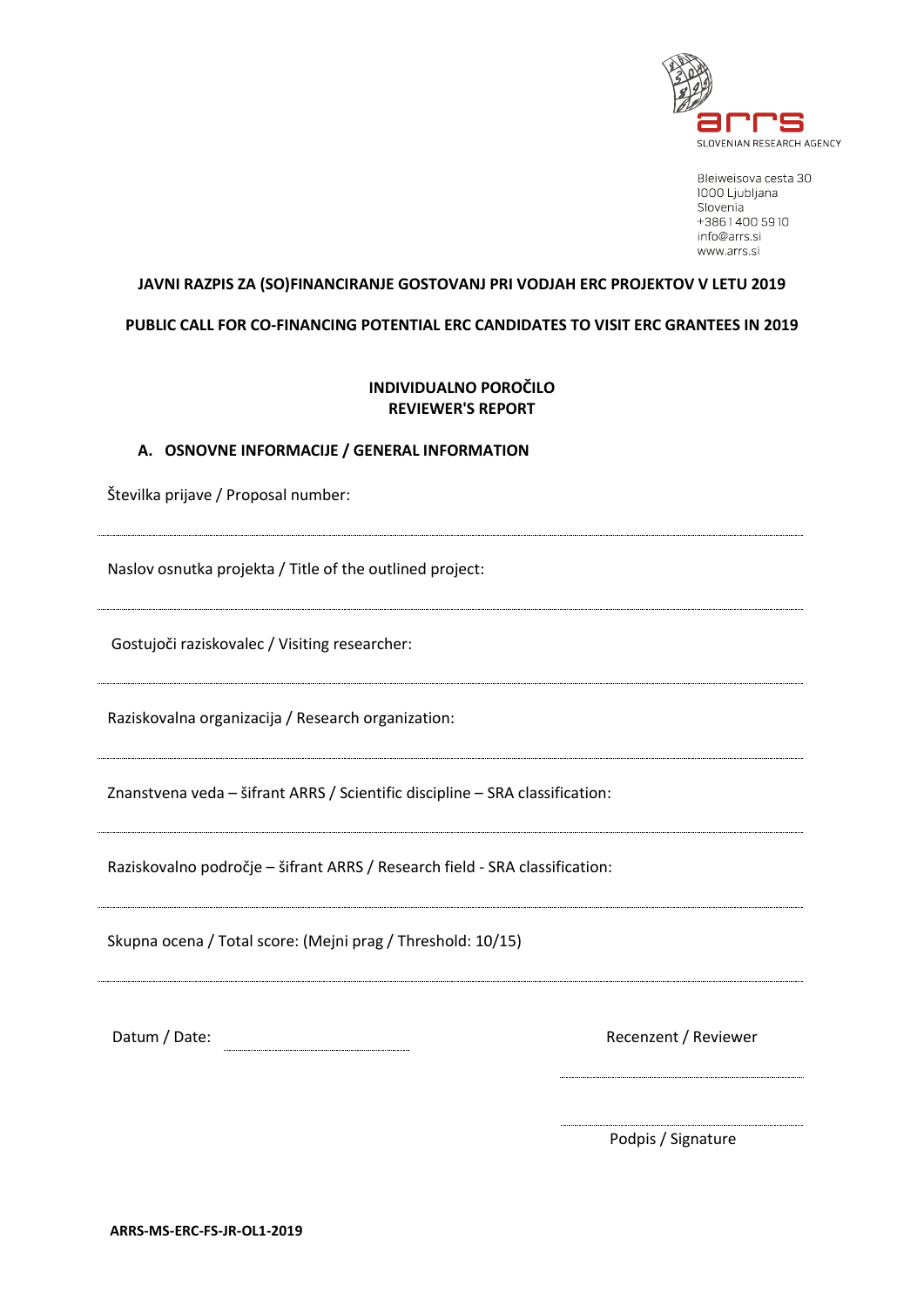## **NAVODILA ZA OCENJEVALCE THE GUIDE FOR REVIEWERS**

Vsak kriterij je ovrednoten z oceno na lestvici od 0 do 5. Za uvrstitev v izbor za sofinanciranje mora posamezna prijava doseči mejni prag treh točk za posamezen kriterij in hkrati skupno 10 točk. Vsaka ocena mora biti zapisana na eno decimalno mesto natančno npr.: 0,0; 0,1; 0,2; do 5,0.

Pomen posameznih ocen:

- 0 (nezadostno): prijava kriteriju v celoti ne ustreza ali ocene ni mogoče podati zaradi pomanjkljivih informacij,
- 1 (nezadostno): prijava kriteriju ne ustreza ali ima resne slabosti,
- 2 (pomanjkljivo): prijava kriteriju ustreza, vendar ima pomembne slabosti,
- 3 (dobro): prijava kriteriju ustreza, vendar ima precej pomanjkljivosti,
- 4 (zelo dobro): prijava kriteriju zelo ustreza, vendar ima manjše pomanjkljivosti,
- 5 (odlično): prijava kriteriju povsem ustreza, morebitne pomanjkljivosti so neznatne.

Each criterion is evaluated on a scale of zero to five. In order to be considered for cofinancing, an application should reach the threshold of three points per criterion and common threshold criterion of 10 points. All the grades must be written down using a figure, accurate to the first decimal place, for instance: 0,0; 0,1; 0,2; to 5,0.

Implementation of the score:

- 0 (Noncompetitive): The proposal fails to address the criterion or cannot be assessed due to missing or incomplete information,
- 1 (Poor): The criterion is inadequately addressed, or there are serious inherent weaknesses,
- 2 (Fair): The proposal broadly addresses the criterion, but there are significant weaknesses,
- 3 (Good): The proposal addresses the criterion well, but a number of shortcomings are present,
- 4 (Very good): The proposal addresses the criterion very well, but a small number of shortcomings are present,
- 5 (Excellent): The proposal successfully addresses all relevant aspects of the criterion. Any shortcomings are minor.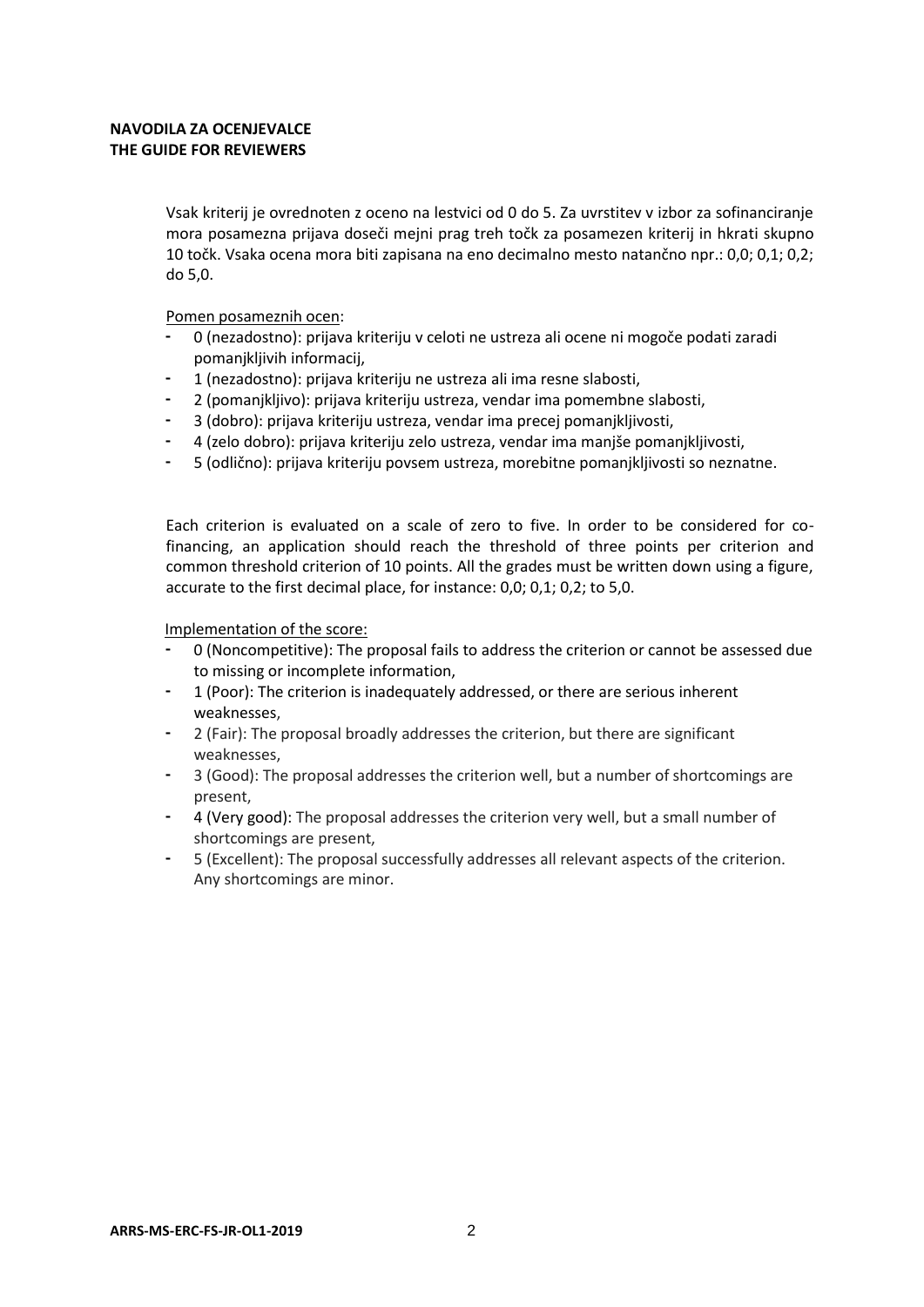#### **B. KRITERIJI OCENJEVANJA / ASSESSMENT ELEMENTS**

#### **1 Kakovost dispozicije raziskovalnega projekta / Research project quality criterion B1**

Kazalniki / Indicators:

- Ustreznost naslavljanja pomembnih raziskovalnih izzivov; To what extent does the proposed research address important challenges?
- Ambicioznost ciljev (na primer nove metode in pristopi k razvoju področij) in potencial za preseganje obstoječega stanja v znanosti; To what extent are the objectives ambitious and beyond the state of the art (e.g. novel concepts and approaches or development across disciplines)?
- Jasnost koncepta, vključno z interdisciplinarnim vidikom, in ustreznost ciljev; To what extent is the concept sound and the proposed timescales and resources necessary and properly justified (based on the outline of a scientific research project)?
- Primernost predlagane metodologije raziskave za doseganje ciljev; To what extent is the proposed research methodology appropriate to achieve the goals of the project (based on the outline of a scientific research project)?

### **Ocena / Score: (Mejni prag / Threshold: 3/5)**

*Pisna obrazložitev za kriterij B1* 

*A written comment upon individual assessment elements under grade B1*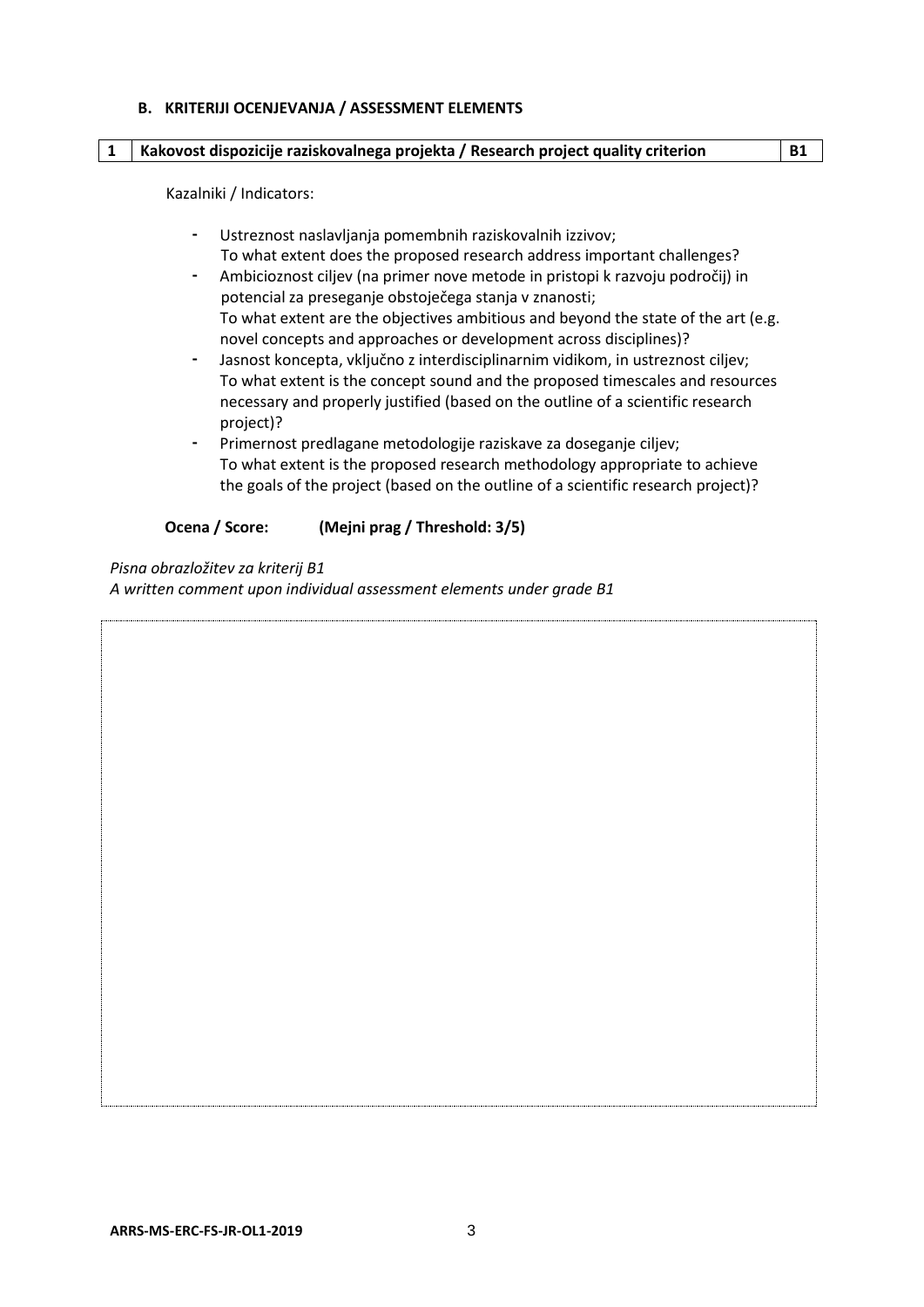|  | Znanstvena odličnost raziskovalca / Researcher scientific quality | <b>B2</b> |
|--|-------------------------------------------------------------------|-----------|
|--|-------------------------------------------------------------------|-----------|

Kazalniki / Indicators:

- Izjemni dosežki, ki se nanašajo na raziskovalno področje oziroma cilje, kot so opredeljeni v osnutku dispozicije znanstvenoraziskovalnega projekta; To what extent have the achievements of the researcher typically gone beyond the state-of-the-art?
- Izkazana sposobnost samostojnega in ustvarjalnega razmišljanja; To what extent does the researcher provide evidence of creative independent thinking?
- Sposobnost priprave predloga raziskave in vodenja raziskav; To what extent has the researcher demonstrated the ability to propose and conduct ground-breaking research?

**Ocena / Score: (Mejni prag / Threshold: 3/5)**

*Pisna obrazložitev za kriterij B2* 

*A written comment upon individual assessment elements under grade B2*